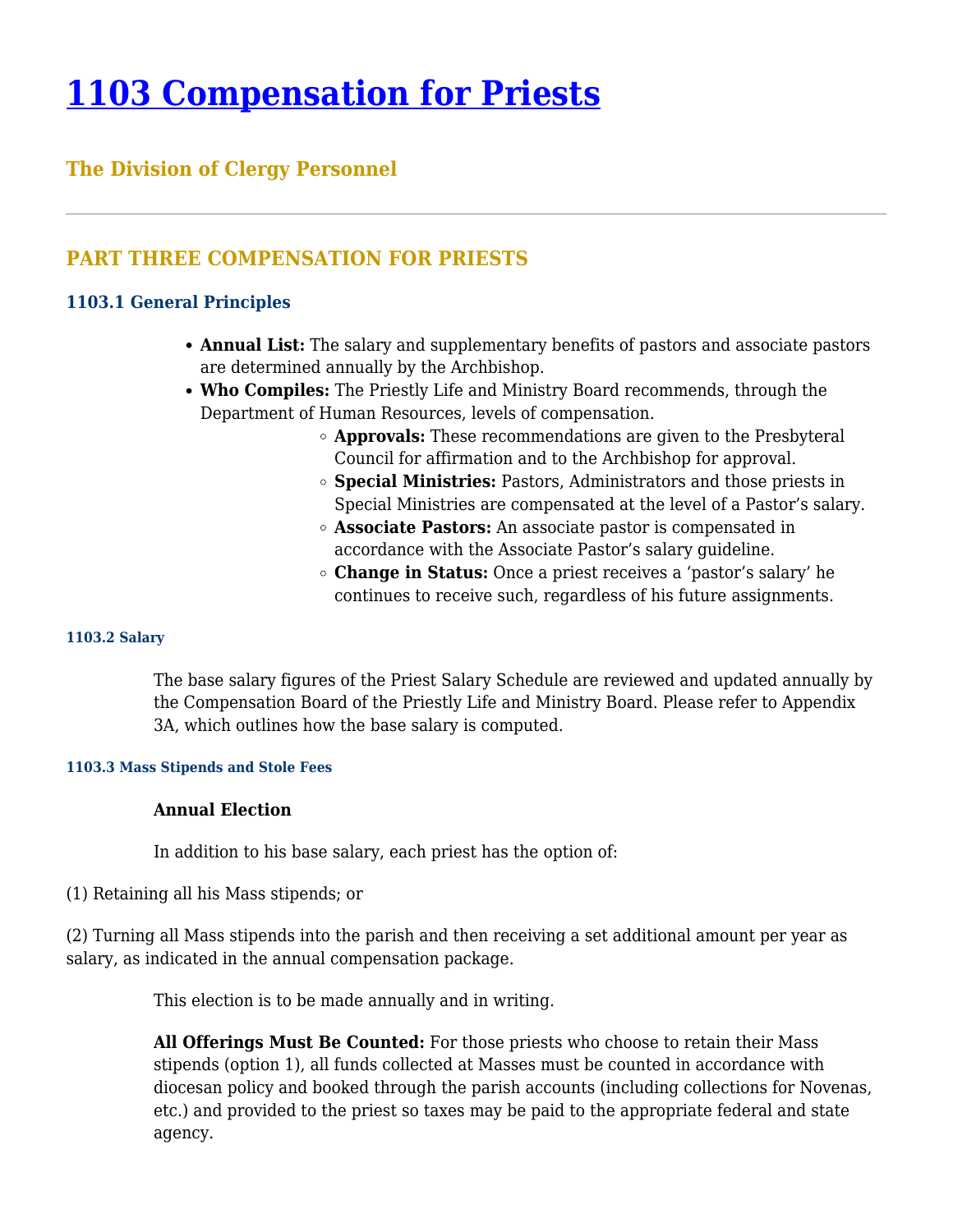## **Generally**

It is earnestly recommended to priests that they celebrate Mass for the intention of the faithful, especially the needy, even if they have not received an offering. (Canon 945, §1).

- It is the policy of the Archdiocese that the priests celebrate Mass for the intentions of the faithful, in accord with the laws of the Church.
- Under no circumstance may a priest or deacon or parish demand an explicit offering in order that the celebration of the sacrament takes place.

As such, the following criteria are to be noted.

- **Obligation of the Priest:** A priest should accept no more intentions than he is able to fulfill within the course of the coming year (canon 953). A priest should be aware of this possible limitation on his own ability to offer Masses accordingly.
- If he accepts an offering for an intention, he is obligated to fulfill that intention, even if the stipend is lost (canon 949).
- Under certain conditions, such as the expressed desire of the donor, a parish may be permitted to accept intentions for longer than a one-year period of celebration (canon 954).
- **Too Many Intentions:** Any and all intentions that are not able to be satisfied in the course of the upcoming year are to be sent to the office of the Moderator of the Curia to be distributed among parishes in the Archdiocese and other places to insure a timely offering of the requested Masses (Canon 956) or, upon written permission of the Archbishop, use the stipend for a particular charitable use (Canon 951).

Obligations of a Pastor

- **Pro Popolo Mass:** On Sundays and Holy Days of Obligation, the pastor of a parish is responsible for offering a Mass for the people of his parish (pro populo). If he has more than one parish community or additional missions, he may say one Mass for all. If he does not offer the Mass on that day, he should do so at the earliest possible opportunity. If he is unable to personally offer the Mass, he is to see that another priest does so (Canon 534, §1- §2).
- **Limit on Stipends:** A priest may accept one stipend a day for Masses offered. If he celebrates more than one Mass and there are stipended intentions for the other Masses, the stipend does not go to the priest.

Funds Received for Masses or Stole Fees

- **Mass Offering:** In the territory of the Archdiocese, the presumed amount to be applied to each Mass is \$10.00 (Canon 952).
- **Donation for Unknown Number of Masses:** If money is offered for the application of Masses without an indication of the number of Masses to be celebrated, the number is to be computed on the basis of the offering established in the place where the dweller resides, unless the intention of the donor is presumed legitimately to have been different (canon 950). In the Archdiocese of Baltimore, the amount per Mass would be \$10.00.
- **Stole Fees:** All stole fees are presumed to go to the parish fund, unless designated otherwise (Canons 531and 551). This does not include Mass stipends, but only fees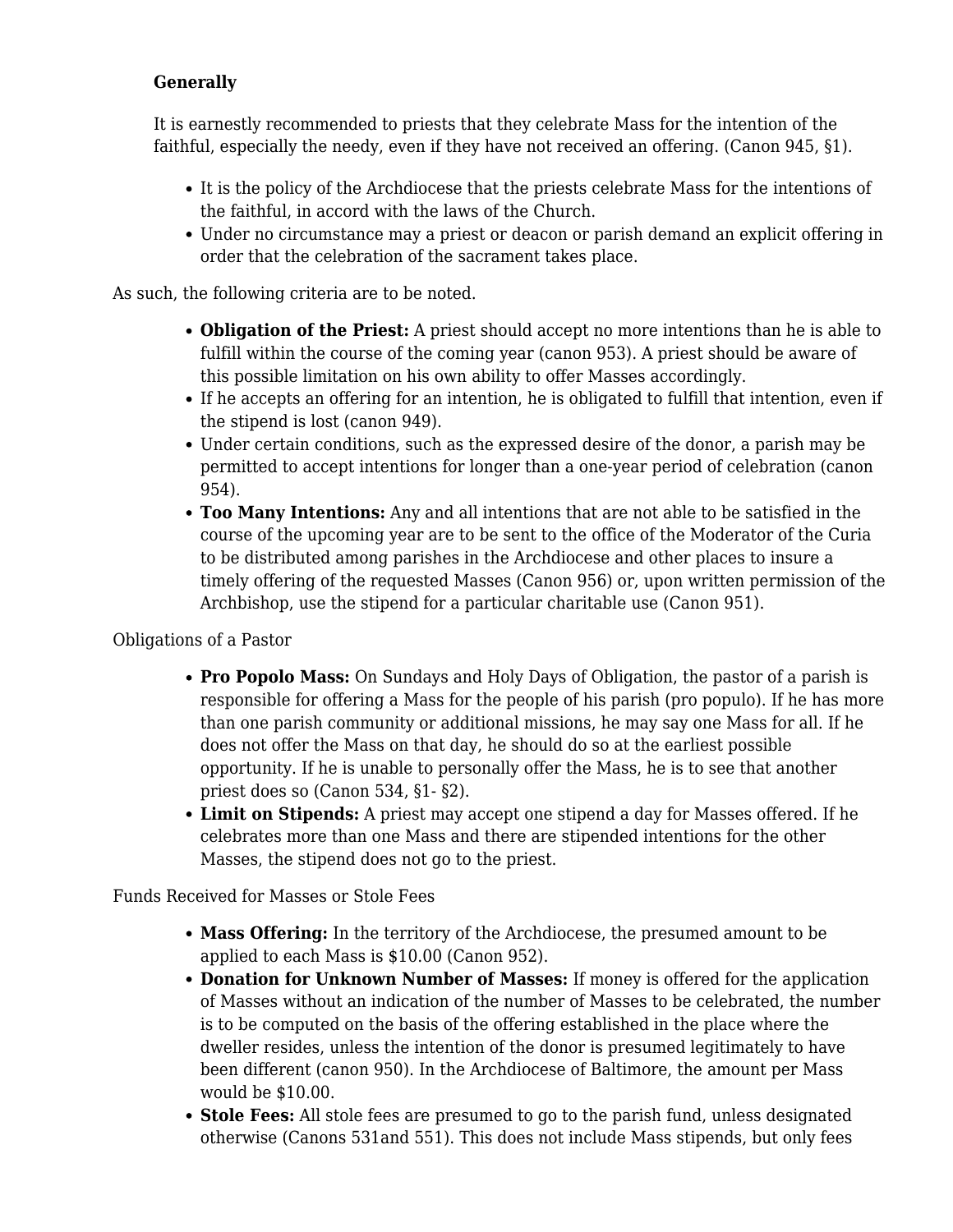given for marriages, funerals, Baptisms, blessings, or any other fee extended for sacraments or blessings.

- **Gifts for Clergy:** Individuals may also give personal gifts to the cleric responsible for the service. If the intention of the donor is unclear, the recipient may clarify if the gift is to the priest or to the parish, otherwise, the presumption is the stole fee is a gift that belongs to the parish.
- **Novenas:** Some parishes of the Archdiocese have retained the custom of offering novenas of Masses on the occasion of All Souls Day, Mother's Day, and Father's Day with the priest(s) receiving the stipends offered for those Masses. These funds must be counted in accordance with diocesan policy and provided to the priest with appropriate tax considerations. This custom may be continued in these parishes only. However, the custom of priest(s) retaining the stipends may not be introduced to parishes that do not currently have the custom.

#### **1103.4 Professional Expense Allowance**

Each priest is entitled to an amount of funds, determined annually as part of the compensation package, which he may seek as reimbursement for incurring expenses related to the exercise of his priestly ministry.

Such expenses might include, but are not limited to:

- Automobile mileage
- Education expenses
- Clerical clothing
- Vestments
- Emmaus expenses
- Retreat expenses
- Convocation expenses; and
- Other legitimate professional expenses incurred in the exercise of his ministry.

**Documentation Required:** Each priest must provide written documentation which supports his reimbursement request to the parish or institution he serves.

• The parish or institution is responsible for retaining this documentation as part of its financial records in accordance with Archdiocesan policy regarding temporal goods. The reimbursement request is to take place on a monthly basis.

#### **1103.5 Supplementary Benefits**

Every priest receives the following additional compensation benefits:

- automobile insurance premium;
- health care plan, including dental and vision care;
- pension premium;
- short-term disability insurance premium;
- group life insurance premium;
- annual physical examination allotment;
- funeral reimbursement: and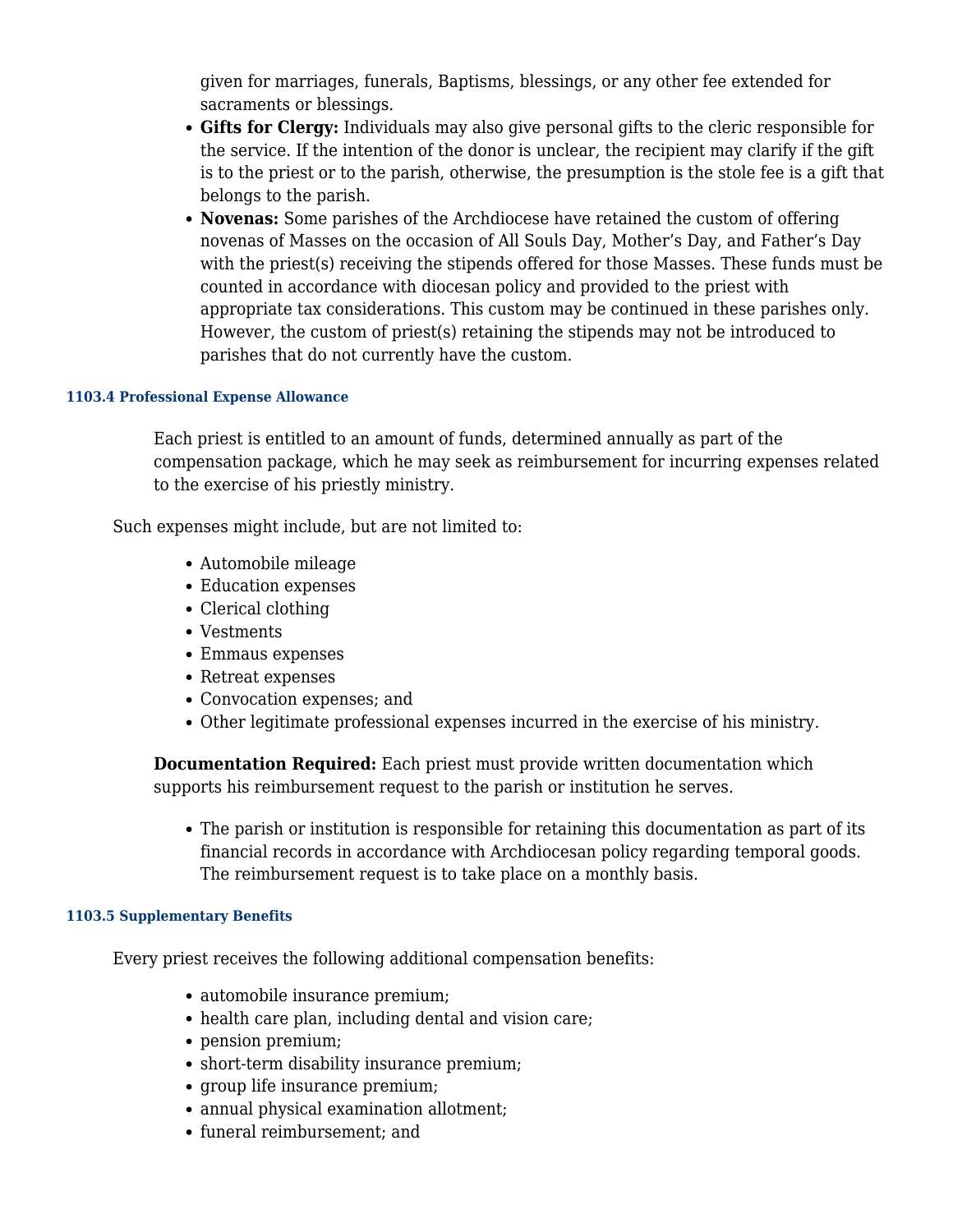FICA contribution of 7.65% of taxable income received from the parish.

#### **1103.6 Room and Board**

Every priest is entitled to adequate living arrangements normally provided by the parish in a rectory living situation. (refer to section 1102.8)

**Special Ministry:** For priests in special ministry, a monthly allowance, determined annually by the Archdiocese, is considered as the value of such adequate living arrangements. This monthly allowance will be provided by the office or institution served by the priest.

**Board:** See Section 802.7.3 of this Policy.

#### **1103.7 Compensation of Unassigned Priests**

This policy recognizes the canonical responsibility of the bishop to support his priests financially (Canon 281) and at the same time, to act as a wise steward of diocesan finances. This policy likewise challenges the unassigned priest to assume financial responsibility for his life while not engaged in priestly service.

- Confidentiality and pastoral sensitivity are to be maintained in the implementation of this policy.
- As pastor of his priests, the Archbishop has the discretion to make exceptions when deemed necessary.
- In addition to financial support, the Archdiocese will offer employment development opportunities to the individual priest at no cost.

#### **1103.7.1 Compensation for Priests on an Involuntary Leave of Absence Beginning Level (Step 1)**

When a priest is involuntary impeded from ministry, the Archdiocese will guarantee for the first three months the following compensation:

- Salary (as published for the current fiscal year), excluding Mass stipends;
- FICA:
- Health Insurance:
- Automobile Insurance; and
- Rectory Reimbursement at Central Services Level.

#### **Fourth through Sixth Month (Step 2)**

During the fourth and through the sixth month, the Archdiocese will guarantee the following compensation:

- Salary (as published for the current fiscal year);
- FICA;
- Health Insurance;
- Rectory Reimbursement at Central Services Level.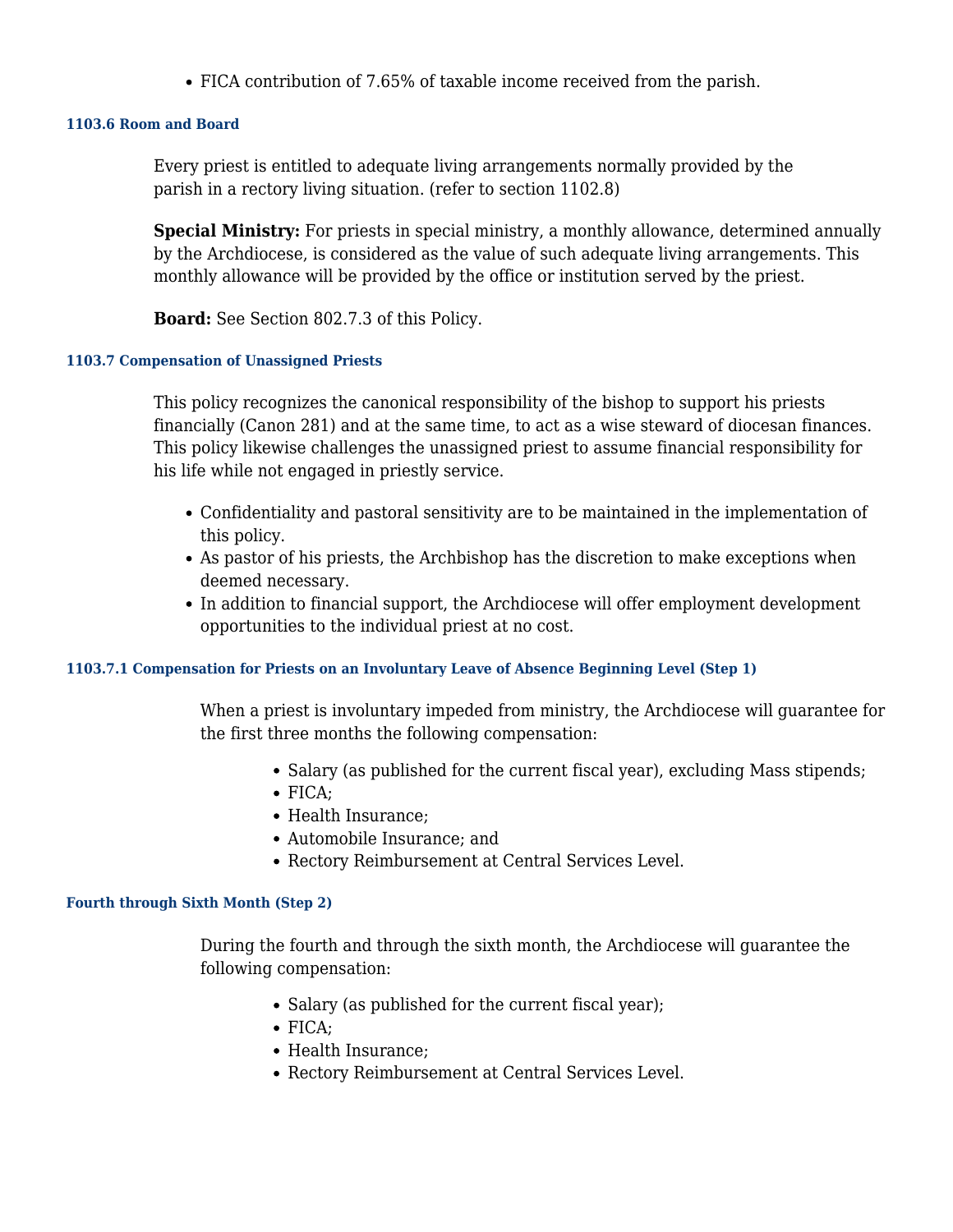#### **Seven to Twelfth Month Leave (Step 3)**

During the seventh and through the twelfth month, the Archdiocese will guarantee the following compensation:

- Health Insurance (HMO level):
- A monthly living allowance equal to the Rectory Reimbursement at Central Services Level. If any particular circumstance warrants more assistance, the Office of Clergy Personnel will review the situation.

#### **After 12 months and Regularly Thereafter (Step 4)**

- The Office of Clergy Personnel in consultation with the priest on leave, will determine the compensation and benefits which will be offered.
- The priest may always appeal the decision to the Office of the Archbishop.
- The Archbishop has the authority to make specific adjustments to the length of time compensation and benefits are available to the priest in keeping with the recommendations of the Director of the Office of Clergy Personnel.

### **1103.7.2 Unassigned Priests**

**Scale of Payment:** A priest between assignments will be compensated at the same scale established for those on an involuntary leave of absence.

**Application of Scale of Payment:** However, after the priest refuses two assignments, he will be compensated beginning with Step 3 as outlined above.

#### **1103.7.3 Compensation for Priests on a Voluntary Leave of Absence**

#### **First Three Months**

When a priest voluntarily initiates a Leave of Absence, the Archdiocese will guarantee for the first three months the following compensation:

- Salary (as published for the current fiscal year), excluding Mass stipends;
- $\bullet$  FICA:
- Health Insurance;
- Automobile Insurance;
- Rectory Reimbursement at Central Services Level.

#### **The Fourth Month and Beyond**

After the third month and regularly thereafter, the Office of Clergy Personnel consultation with the priest on leave will determine the compensation and benefits which will be offered. The priest may always appeal the decision to the Archbishop.

Resource support for Priests who are Transitioning to a New Career

The Office of Clergy Personnel will provide support and resources to priests who need to seek alternative career and job opportunities.